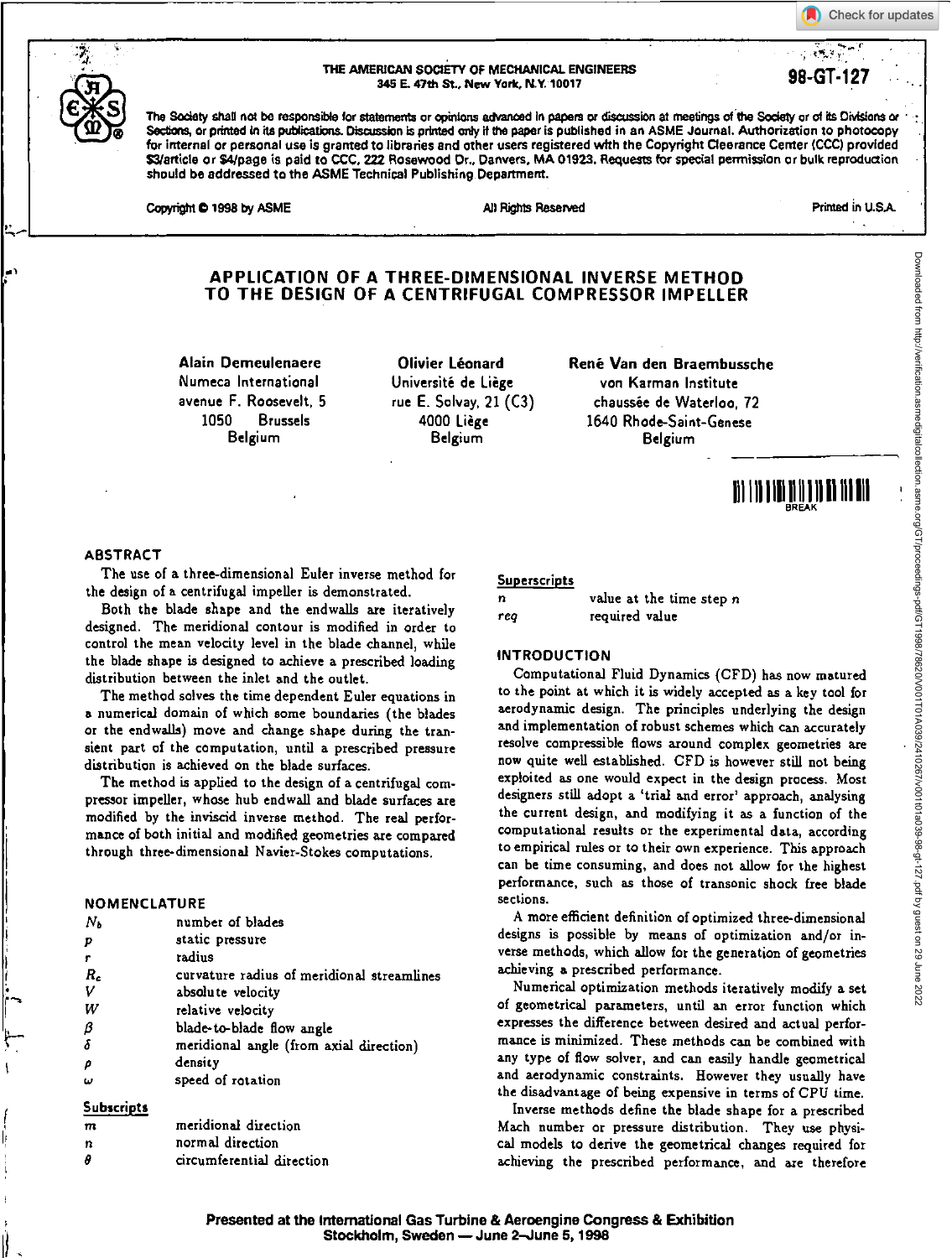more efficient. The CPU time required for designing a new geometry with these methods is of the same order of magnitude as for the analysis of a given geometry (usually 2 or 3 times longer), while optimization methods sometimes require hundreds of analyses.

On the other hand inverse methods require the definition of a target pressure distribution, which is supposed to be optimized, and must face the problem of existence of a solution. As soon as the flow becomes compressible, it has never been possible to guarantee that any feasible geometry corresponds to a given target pressure distribution. Moreover, if a solution exits, it does not necessarily meet all the design requirememts, which can be of mechanical nature (blade thickness, weight, inertia) or aero- and thermodynamic nature (pressure ratio, *mass* flow, turning angle).

Although it is now better understood in the field of turbomachinery (Leonard and Van den Braembussche, 19926), it must however be recognized that this problem of existence of a solution is sometimes responsible for the difficult integration of inverse methods into industrial design processes. One often has to try several target pressure distributions before the one that leads to an acceptable solution is found. Moreover many inverse methods tend to "blow up" as long as the target is 'inappropriate'. This further complicates the target definition, as no feed-back is given on how the target should be modified. An inverse method needs years of development and experience to be sufficiently mature so that it can be used in industry.

The method presented in this paper is the result of 9 years of development. Leonard and Van den Braembussche (1992a) developed a two-dimensional Euler inverse method, and applied it to the design of transonic compressor and turbine cascades. Demeulenaere and Van den Braembussche (1996) extended the method to three dimensions.

The method has recently been reformulated, in order to be applicable to both viscous and inviscid problems (Demeulenaere and Léonard, 1997). The new version offers several advantages when compared to the previous one. It is faster in many cases, and gives a better control of the geometry modifications, which facilitates the definition of the target (Demeulenaere, 1997). The constraints imposed on the blade thickness and the outlet flow angle can automatically be taken into account, respectively by imposing the pressure on a part of the blade surface (the rest of the surface being defined from an imposed thickness distribution), and by introducing a degree of freedom in the target. This degree of freedom allows for a direct control of the surface of the pressure diagram, and hence of the flow deviation by the blades.

## **RADIAL TURBOMACH1NERY DESIGN**

The design of turbomachinery stages is often based on the well-known S1-S2 decomposition. Throughflow calculations determine a set of streamsurfaces and the streamtube thickness evolution throughout the stage. Blade-to-blade calculations are performed on the axisymmetric surfaces. These

two problems are solved iteratively, and if the coupling is not too strong, convergence is quite rapidly obtained.

Centrifugal compressors usually have long blades with increasing pitch toward the outlet, which makes the streamsurfaces less axisymmetric, and is responsible for the lower accuracy of the S1-82 approach. Another main characteristic of centrifugal impellers is the strong curvature of the meridional streamlines. This curvature induces a centrifugal force, which is opposite to the centrifugal force caused by the swirl of the flow. The equilibrium between these forces results in the pressure gradient in the direction  $n$  normal to the meridional streamlines:

$$
\frac{1}{\rho} \frac{\partial p}{\partial n} = \frac{(W_m \tan \beta - \omega r)^2}{r} \cos \delta - \frac{W_m^2}{R_c} \tag{1}
$$

where  $r$ ,  $\delta$  and  $R_c$  refer respectively to the radial position, the direction (with respect to the axis of rotation) and the radius of curvature of the meridional streamlines. The relation (1) together with the continuity equation determines the meridional streamtnbe distribution. Any change of blade shape induces significant changes of the blade-toblade flow angle  $(\beta)$ , and hence of this meridional equilibrium. On the other hand, the endwalls have a direct influence on the curvature radius and on the relative velocity level W in the channel.

In radial machines, part of the work is done through the flow deflexion by the blades, while the other part results from the radius change, defined by the shape of the endwalls. The blade-to-blade pressure gradient is related to the evolution of the swirl  $rV_{\theta}$  throughout the meridional section of the machine:

$$
\frac{\Delta ps_{S-PS}}{\rho} = \frac{2\pi}{N_b} \vec{W} \cdot \vec{\nabla} (rW_m \tan \beta - \omega r^2)
$$
 (2)

where  $N_b$  refers to the number of blades, and  $\vec{W}$  is the relative velocity vector.

The conclusion that can be drawn from this short introduction is that both the endwalls and the blades influence the flow in radial components, and that their effects are strongly coupled, which slows down the convergence of a classical quasi-3D design approach. A more efficient design procedure for radial impellers must therefore be based on the three-dimensional flow equations, and must include the design of the endwalls.

In this paper, it will be shown that the 3D Euler inverse method previously published by the authors (Demeulenaere and Van den Braembussche, 1996) can be used for this purpose. The method is based on the inviscid flow equations, and is therefore unable to predict the large secondary flows and flow separations usually occuring at the outlet of centrifugal impellers. It is however well accepted that secondary flows do not influence the pressure distribution along the blade walls that much (except if boundary layer separation occurs). An inverse method based on a pressure target distribution is therefore valid for impellers that are not too heavily loaded.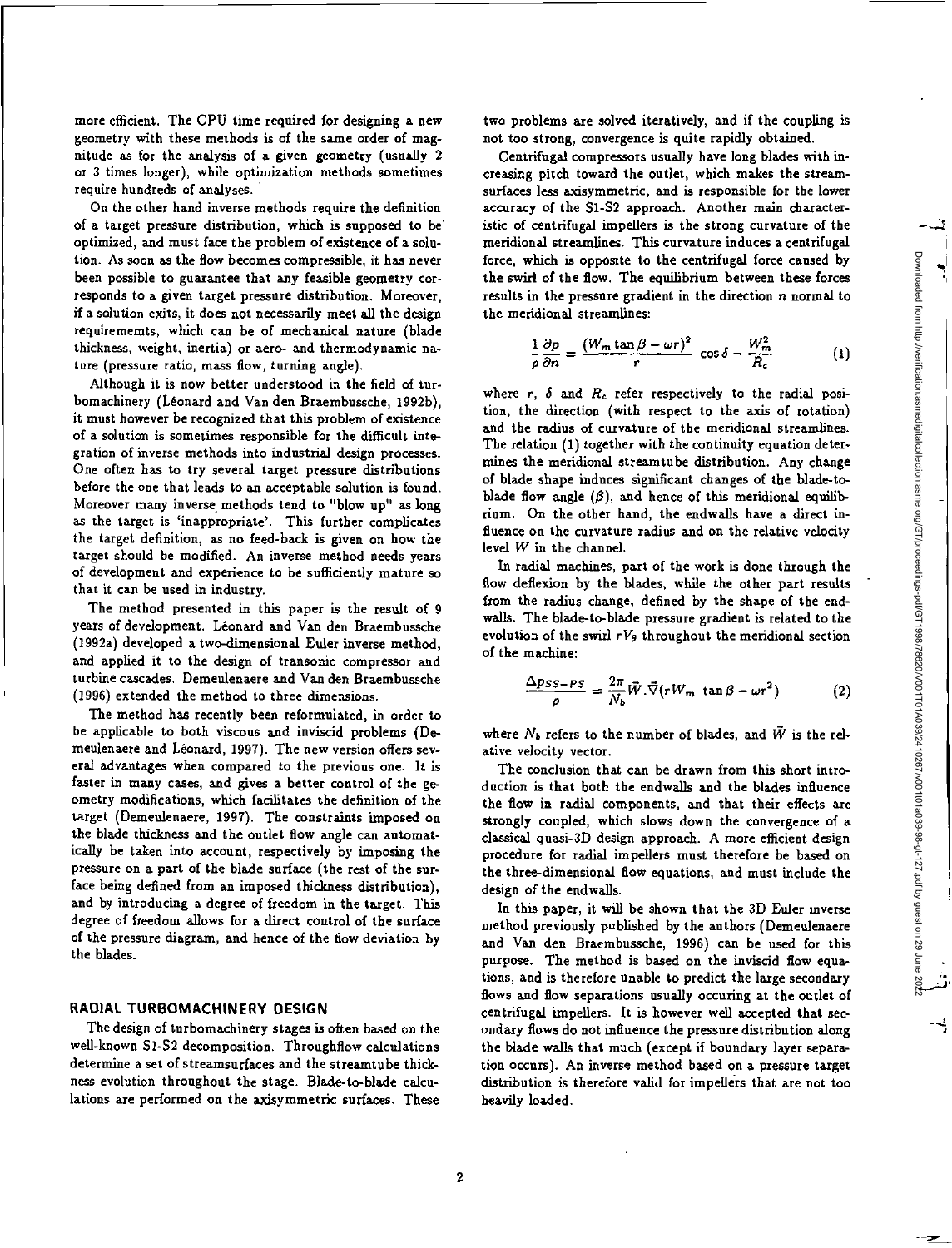## **DESCRIPTION OF THE INVERSE DESIGN STRATEGY FOR RADIAL MACHINES**

The thickness of radial impeller blades being usually imposed from mechanical considerations, only the shape of the camber line of the blades can be re-designed. In this case it is impossible to control the pressure distribution on both sides of the blade surface, because this would lead to an over-determined (and hence ill-posed) problem. One degree of freedom is missing to obtain a full control of the pressure distribution, but it can be (partially) recovered by controlling also the shape of the hub and/or tip endwalls

The strategy that we propose here is based on the idea that the blades and the endwalls play complementary roles. It is widely accepted that the meridional velocity variation is more or less fixed by the hub and shroud contours, whereas the blade-to-blade loading distribution within the impeller mainly depends on the shape of the blades. Many turbomachinery manufacturers agree with this approach, and use it succesfully to design their machines (Casey et al, 1992, Van den Braembussche et al, 1993).

We decided to perform successively some meridional contour and blade shape (camber line) modifications, in order to control respectively the mean velocity level and the blade loading distributions. For comparison purpose, the Circulation method (Hawthorne et al, 1984), that has been used to design radial components, defines the blade shape corresponding to a prescribed streamwise distribution of swirl or blade-to-blade pressure gradient (Zangeneh, 1993, Dang, 1997). This method however does not offer the possibility to design the endwalls, and therefore does not provide any control of the velocity level, and hence of the diffusion along the blades. Recently Zangeneh (1997) presented preliminary results of a new version of the method, including the design of the endwalls.

### **THE BLADE DESIGN METHOD**

The blade camber line is designed with the 3D inverse method previously published by the authors (Demeulenaere and Leonard, 1997).

This method is organised as a time marching procedure, in which the walls move during the transient part of the calculation. Each iteration is decomposed into two steps. The first step modifies the blade shape with a transpiration method, the transpiration flux computation being based on the permeable wall concept. The second step consists of updating the flow field, taking into account the blade wall movement during the time stepping.

The computer cnde is based on a high resolution threedimensional finite volume Euler solver. An upwind-biased evaluation of the advective fluxes allows for sharp shock wave capturing, and low numerical entropy generation. The wall boundary conditions make use of the compatibility relations, in order to respect the hyperbolic character of the Euler equations. Non reflecting boundary conditions are applied along the inlet/outlet boundaries, in order to avoid spurious reflection of the incident waves (Giles, 1989). An



**Fig. 1: 3D View of the initial design** 

explicit **4-step** Runge-Kutta algorithm is used to integrate the equations in time toward the steady-state.

The blade is re-designed for a prescribed streamwise distribution of suction to pressure side pressure difference. The mean pressure level is not explicitly controlled during this step, but as already pointed out, it is mainly influenced by the shape of the endwalls. It is therefore expected that the mean velocity distribution remains more or less constant **as**  long as only the blade *walls* are modified.

The inverse method is organised exactly as if both suction and pressure sides were re-designed, but as the blade thickness is maintained constant, the pressure distributions imposed on both sides of the blades are iteratively modified, according to the prescribed value of pressure difference, and according to the average pressure level resulting from the previous time iteration:

$$
p_{\text{walls}}^{n+1} = p_{\text{av}}^n \pm \frac{\Delta p^{\text{req}}}{2} \tag{3}
$$

# **THE ENDWALL DESIGN METHOD**

**The** design of the endwalls is based on the same inverse strategy, except that this time the two-dimensional circumferentially-averaged Euler equations are solved. This axisymmetric computation is performed in the meridional plane, and can be seen as a three-dimensional calculation performed with only one cell in the circumferential direction.

The  $\theta$ -momentum equation is not solved, but is replaced by the hypothesis that the average blade-to-blade flow angle distribution equals the one resulting from the 3D computation around the previous geometry, which automatically takes the slip factor effect into account. The advective fluxes through the blade surfaces reduce to the pressure forces,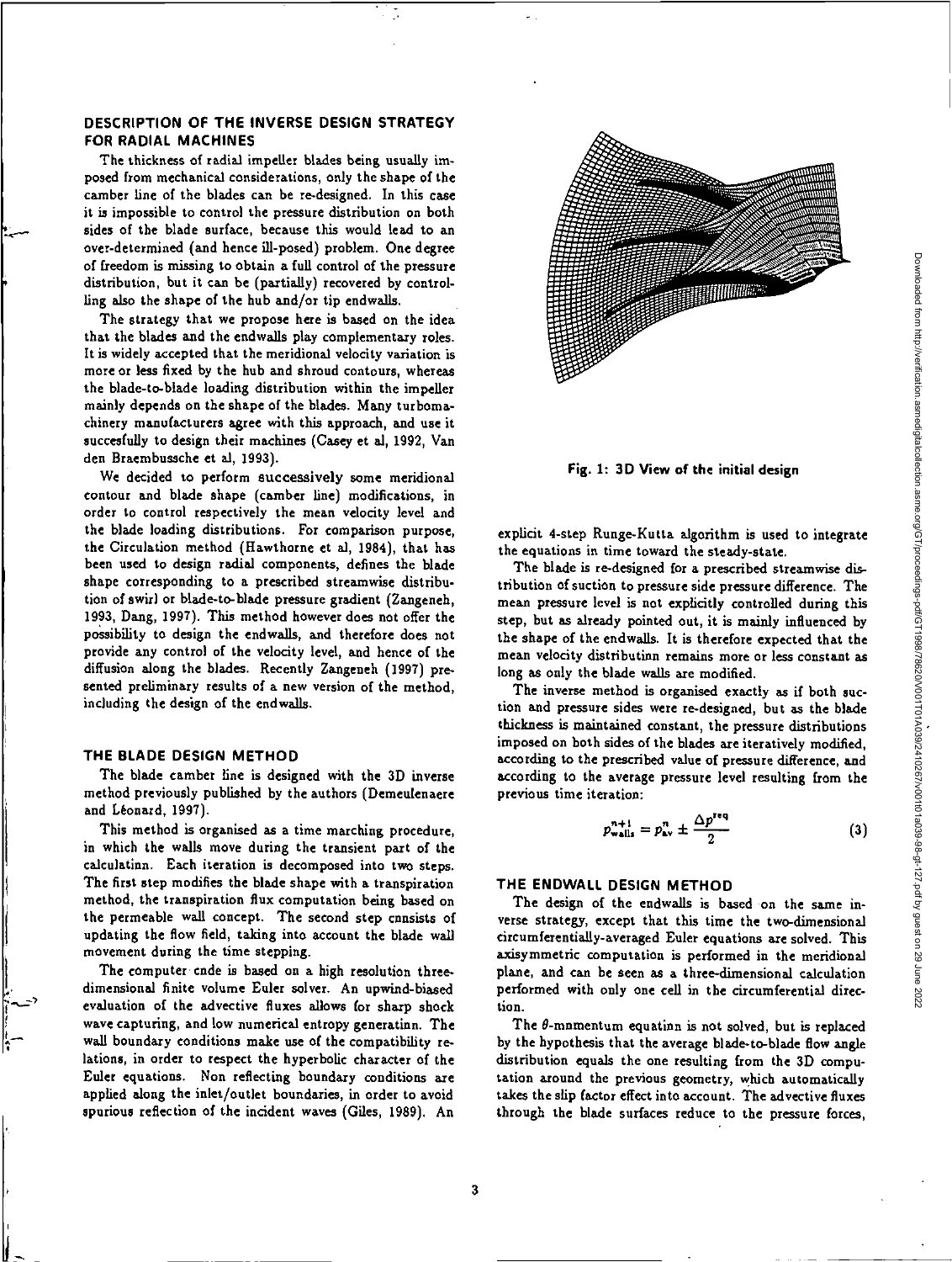

Fig. 2: Meridional view



Fig. 3: Initial design - Circumf.-averaged pressure distribution in the channel - 3D flow calculation

whose components in the axial and radial directions are introduced as source terms in the formulation. The blade-toblade pressure difference is computed from the meridional distribution of swirl, through relation (2). In this relation, the axial and radial derivatives of the swirl are iteratively computed, using the Green theorem:

$$
\frac{\partial (rV_{\theta})}{\partial x} = \frac{1}{Vol} \oint (rV_{\theta}) n_x dS \tag{4}
$$

$$
\frac{1}{r}\frac{\partial (rV_{\theta})}{\partial r} = \frac{1}{Vol}\oint V_{\theta}n_r dS \tag{5}
$$



**Fig. 4:** Initial design - Circumf.-averaged pressure distribution in the channel - Meridional flow calculation



Fig. 5: Isentropic Mach number and loading distributions around the initial blade - Hub section

In the analysis mode, the usual inviscid slip condition is imposed along the hub and shroud endwalls, and the results obtained in terms of average pressure distribution show a satisfactory agreement with the 3D calculations, as shown by figures 3 and 4 for the centrifugal impeller whose redesign will be presented in the next section.

In the inverse mode, the average pressure between pressure and suction side is prescribed along the hub and/or tip endwalls, giving rise to a distribution of normal velocities along the wall, which is used to modify the endwalls by means of a transpiration method. The inlet section is kept unchanged, and all discretization points defining the

4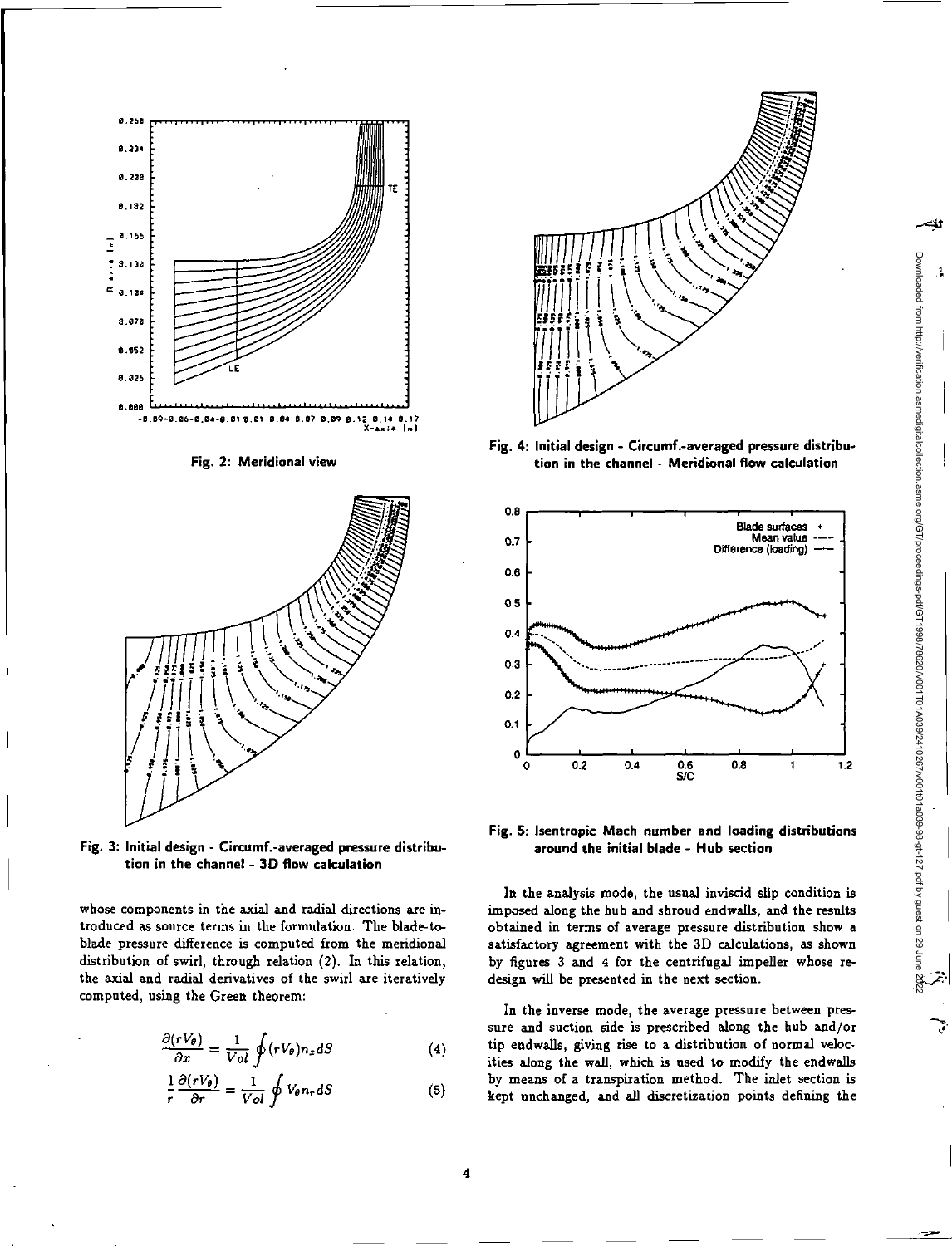

**Fig. 6: Isentropic Mach number and loading distributions 1.4 0.4 0.4 0.4 0.4 around the initial blade - Tip section** 

endwalls are then displaced along the local normal distance, applying the **mass** conservation principle to compute the amplitude of the displacements. As this approach does not allow for a direct control of the position of the hub and/or shroud outlet points (moving in the axial direction), one may expect some stability problems when large modifications are undertaken. However, when the method is used in order to improve an initial design, the inlet/outlet pressure levels are usually not modified by the user. The mass flow then remains unchanged, and nn convergence problems are encountered.

#### **EXAMPLE OF CENTRIFUGAL IMPELLER DESIGN**

The initial geometry that we intend to re-design is shown in figure 1, while figure 2 shows the meridional cross section. This geometry has been designed with a rapid onedimensional method. The 20 twisted blades rotate at 18,000 RPM. Figure 2 also shows the 12 axisymmetric surfaces on which periodic H-grids have been generated to discretise the numerical domain. The flow conditions that have been considered are the following: mass flow= 7 kg/s,  $\pi$  (total pressure ratio) = 2.66,  $\tau$  (total temperature ratio) = 1.32.

A three-dimensional Euler computation has been performed around the initial geometry, for a zero inlet swirl, and an outlet isentropic Mach number of 0.755. The isentropic Mach number distributions along the hub and tip blade sections are shown in figures 5 and 6. Four curves are plotted on each figure, showing not only the Mach number distributions along the suction and pressure sides, but also the average value and the pressure-to-suction side Mach number difference. The hub velocity distribution is clearly not optimal, with a significant deceleration in the first 30%, which is due to the concavity of the hub contour downstream of the leading edge. The velocity distribution along the tip section is acceptable, but the loading shows some







**Fig. 8: Initial (grey) and modified blade shapes - Superimposed view of 5 sections from hub (bottom) to**  shroud (top) in the  $(m,r\theta)$  plane

oscillations, that should be eliminated.

This impeller blade has been re-designed in three steps.

- The hub endwall has been modified, in order to reduce the flow deceleration occuring in the first half of the channel.
- Secondly the blade shape has been re-designed, to obtain a more gradual increase of blade loading.
- After these two steps, the mean velocity distribution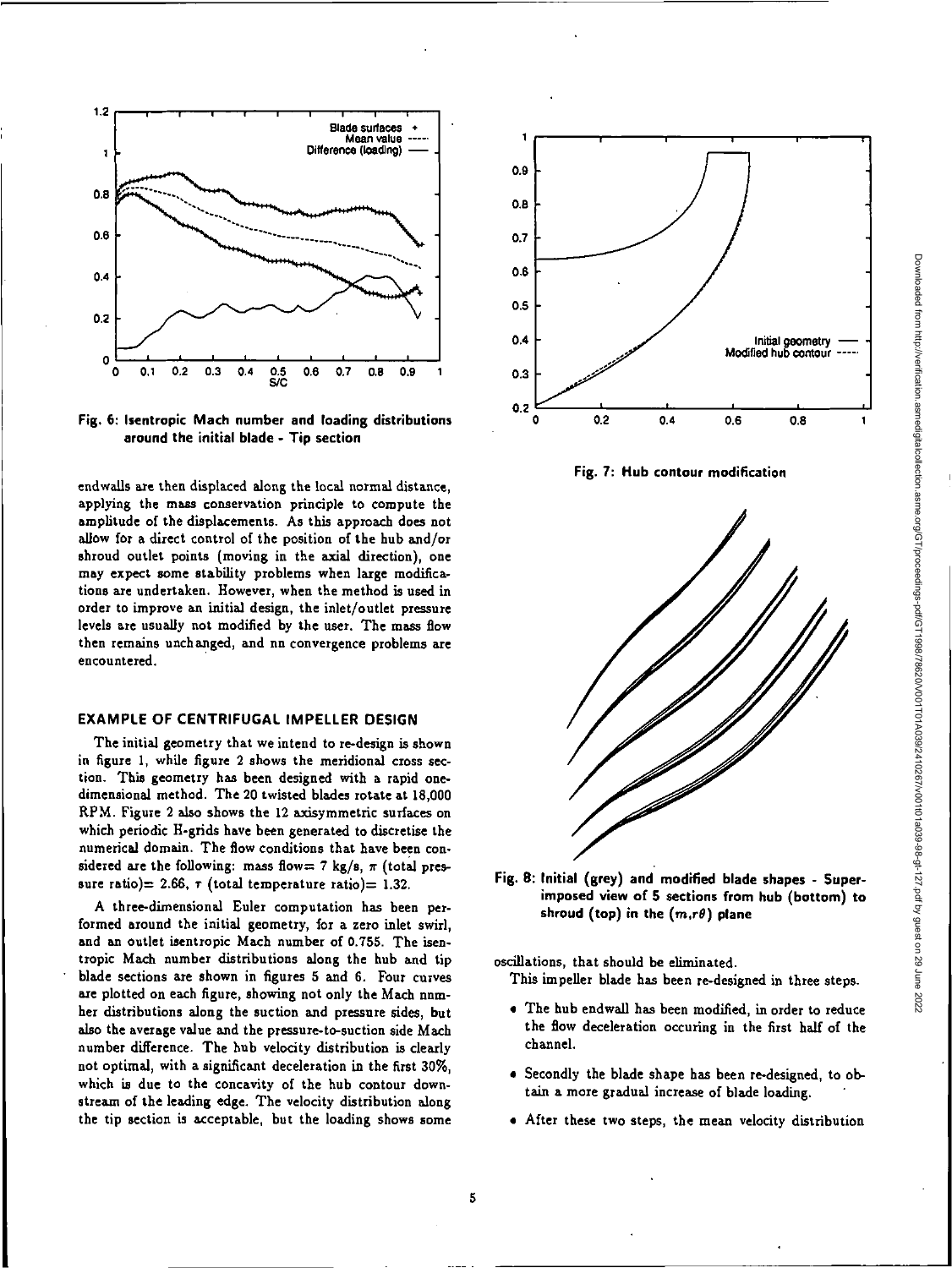



0.2

0.195

0.19 0.185

0.18 0.175

Circumf. position of the trailing edge

Circumf. position of the trailing edge

0.17  $0.165$ 

 $0.16<sup>L</sup>$ 



along the hub section of the blade was still showing an important deceleration, and the hub endwall was modified a second time.

The total modification of the hub endwall is shown in figure 7, and the initial and final blade shapes are compared on five equidistant sections from hub to tip in figure 8. The profiles are represented in the  $(m, r\theta)$  plane, and have been (for the sake of clarity) gradually translated along the vertical direction (the leading edge of the blade is not leaned, and the profiles should therefore coincide at the leading edge). The most siginificant blade shape modifications are observed



**Fig. 11: Isentropic Mach number and loading distributions around the initial and final designs - Tip section** 



**Fig. 12 Circumf.-averaged pressure distribution in the channel - Modified design** 

at the hub section (bottom of the figure).

In order to avoid the appearance of spurious oscillations of the blade shape in the spanvrise direction, the target pressure distribution is imposed at 5 equidistant sections from hub to tip, and calculated by interpolation between these sections. The trailing edges of the initial and modified blades can be compared in figure 9, which compares the initial and modified distributions of the  $r\theta$  coordinate along the spanwise direction. The new blade presents a larger spanwise variation, but should however still be manufacturable.

The isentropic Mach number distributions along the hub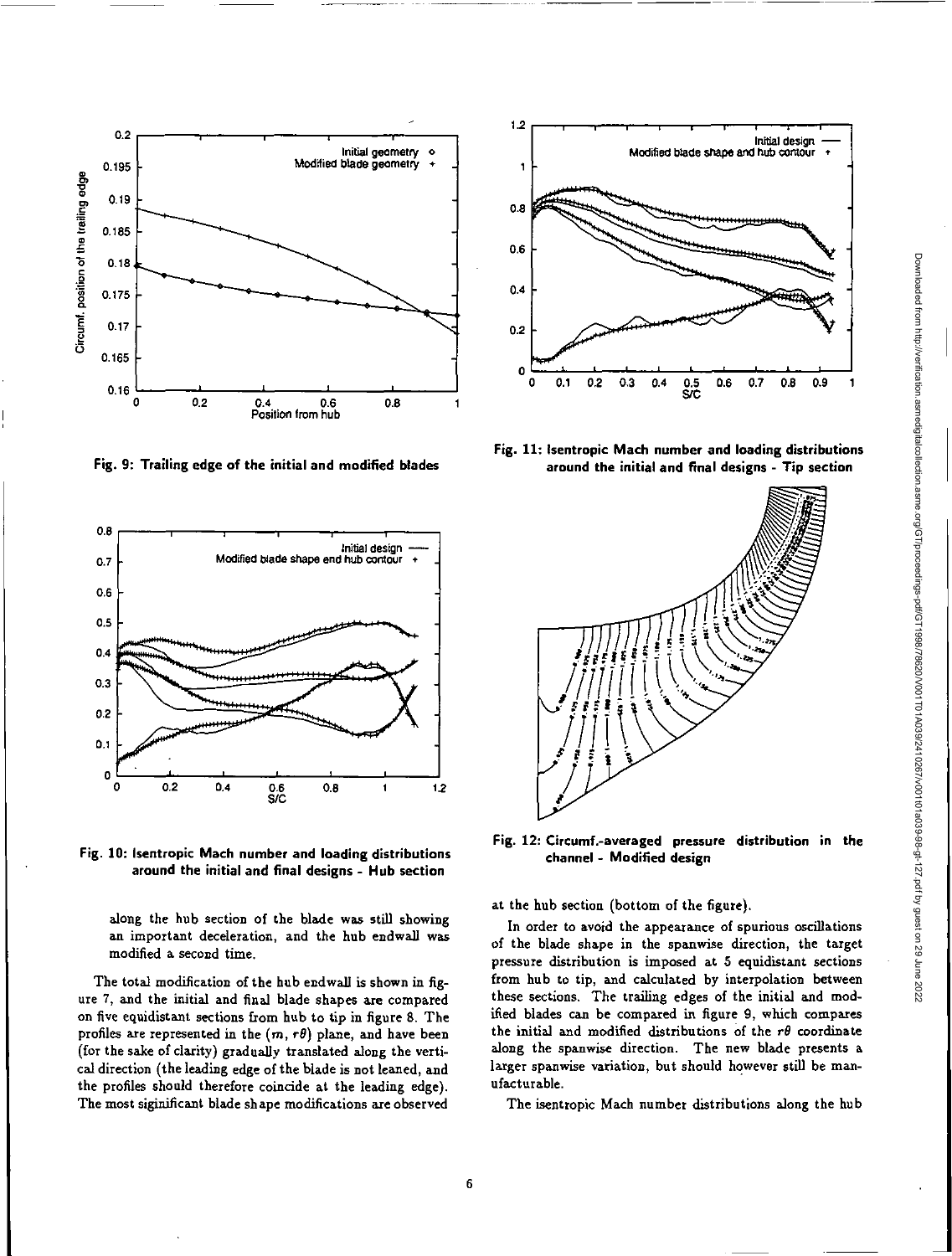and tip sections of the new geometry are compared to the initial ones in figures 10 and 11. Almost linear distributions of blade loading and mean velocity level have been achieved along the hub section. The tip loading distribution has also been improved, showing more monotonic variations, and a decreased loading near the exit.

As the outlet section has been slighly modified, the outlet static pressure has been iteratively modified during the design, in order to keep a constant mass flow, and hence an unchanged incidence on the blades. The spanwise distribution of outlet flow angle remained practically unchanged (differences of 0.5 degree in relative outlet flow angle have been observed). The iso-pressure lines in figure 12 show that a more constant compression rate is achieved along the endwalls.

#### **NAVIER-STOKES VERIFICATION**

In this last section the results of the Navier-Stokes analyses of the initial and modified designs are presented.

The 3D Navier-Stokes computations have been performed with the Numeca FINE/TURBO solver for internal flows, whose validity in the prediction of the flow in centrifugal impellers has been demonstrated (Hirsch et al, 1996).

The method solves the three-dimensional Reynoldsaveraged Navier-Stokes equations on multi-block structured grids. The computation of the advective and viscous terms is based on a cell-centered finite volume formulation. The .multigrid approach ensures the efficiency of the code by providing fast convergence to steady state. In the computations presented hereafter the algebraic model of Baldwin-Lomax has been selected.

The mesh generation process has been performed with the Numeca's IGG/Autogrid (Interactive Geometry Modeller and Grid Generation System) software, which allows for a rapid and fully automatic meshing of turbomachinery components.

In the present simulations mono-block periodic H-type structured grids have been used to discretise both impellers, which was found to be consistent with the previous 3D Euler computations. The number of mesh points used was 129x33x33, for a total number of 135168 cells. A high stretching has been imposed along the walls, so that a correct capturing of the boundary layers was ensured (the nondimensional distance of the first mesh line from the walls was of the order of 1). The leakage flow has been neglected, and the case of a shrouded impeller has been considered.

The computations have been performed in order to have the same mass flow of 7 kg/s through both impellers. The computed isentropic Mach number distributions are compared at hub and shroud in figure 13. Although it is always difficult to realise the same working conditions, the results clearly confirm the ones predicted by the inviscid calculations. The mean velocity distribution along the hub is more constant, and hence a lower amount of diffusion is created. Along the tip section the Mach number corresponding to the initial design rapidly decreases along the pressure side, this



**Fig. 13: Navier-Stokes calculations - Initial (—) and modified (±) is. Mach number distributions along the hub and tip sections** 



## **Fig. 14: Initial design - Meridional projection of the velocity vectors on a grid surface close to the suction surface**

deceleration being less significant for the redesigned blade. This modification of blade loading at the rear part of the blade was underpredicted by the inviscid calculations. The incidence on the blades is slightly smaller than the one predicted by the inviscid calculations, which can be attributed to the endwall boundary layers blockage (neglected in the inviscid calculations). In order to improve the correspondence between the results, the mass flow should have been imposed at a slightly smaller value.

Although the number of mesh points used is probably insufficient for predicting accurately the efficiency, it is often accepted that results can be used for a comparative purpose. The efficiency of the impellers has been computed, comparing the total enthalpy rise to the isentropic one (calculated from the total pressure ratio). The calculated efficiency for the redesigned impeller is 89.5%, to be compared to 87.6% for the initial one. These results seem to indicate that the inverse method permitted to increase the real efficiency of the